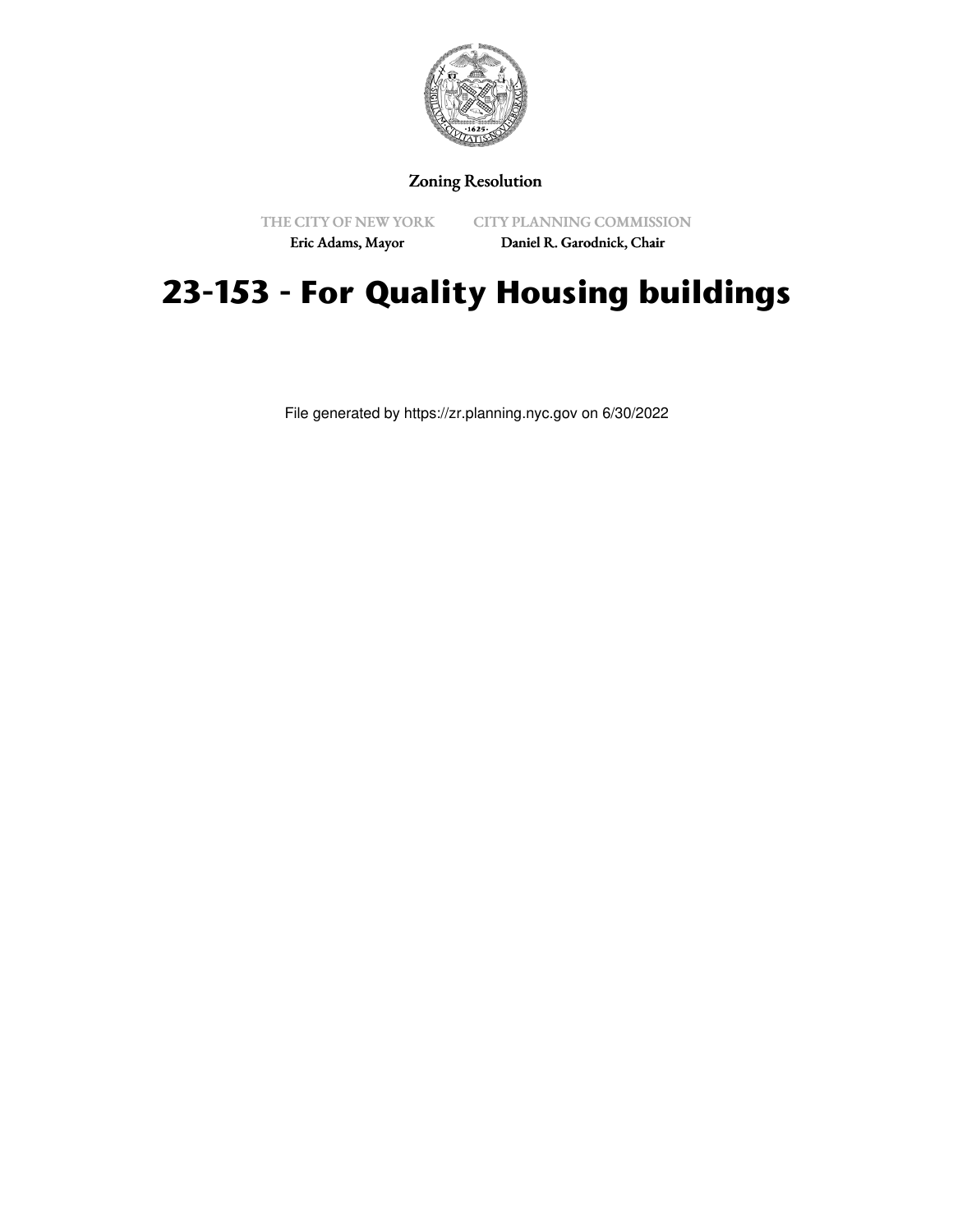## **23-153 - For Quality Housing buildings**

LAST AMENDED 9/7/2017

## R6 R7 R8 R9 R10

In the districts indicated, for #Quality Housing buildings#, the maximum #floor area ratio# and maximum #residential# #lot coverage# for #interior lots# or #through lots# shall be as set forth in the table in this Section. The maximum #residential# #lot coverage# for a #corner lot# shall be 100 percent.

MAXIMUM LOT COVERAGE AND FLOOR AREA RATIO FOR QUALITY HOUSING BUILDINGS

| District           | Maximum #Lot Coverage# for<br>an #Interior Lot# or #Through<br>Lot# (in percent) | Maximum #Floor Area<br>Ratio# |
|--------------------|----------------------------------------------------------------------------------|-------------------------------|
| R <sub>6</sub>     | 60                                                                               | 2.20                          |
| R6 <sup>2</sup>    | 60                                                                               | 2.43                          |
| $R6^{1,3}$ R6A R7B | 65                                                                               | 3.00                          |
| R <sub>6</sub> B   | 60                                                                               | 2.00                          |
| R7                 | 65                                                                               | 3.44                          |
| $R7^1 R7A$         | 65                                                                               | 4.00                          |
| R7D                | 65                                                                               | 4.20                          |
| R7X                | 70                                                                               | 5.00                          |
| R8 R8A R8X         | 70                                                                               | 6.02                          |
| R8 <sup>1</sup>    | 70                                                                               | 7.20                          |
| R8B                | 70                                                                               | 4.00                          |
| R9R9A              | 70                                                                               | 7.52                          |